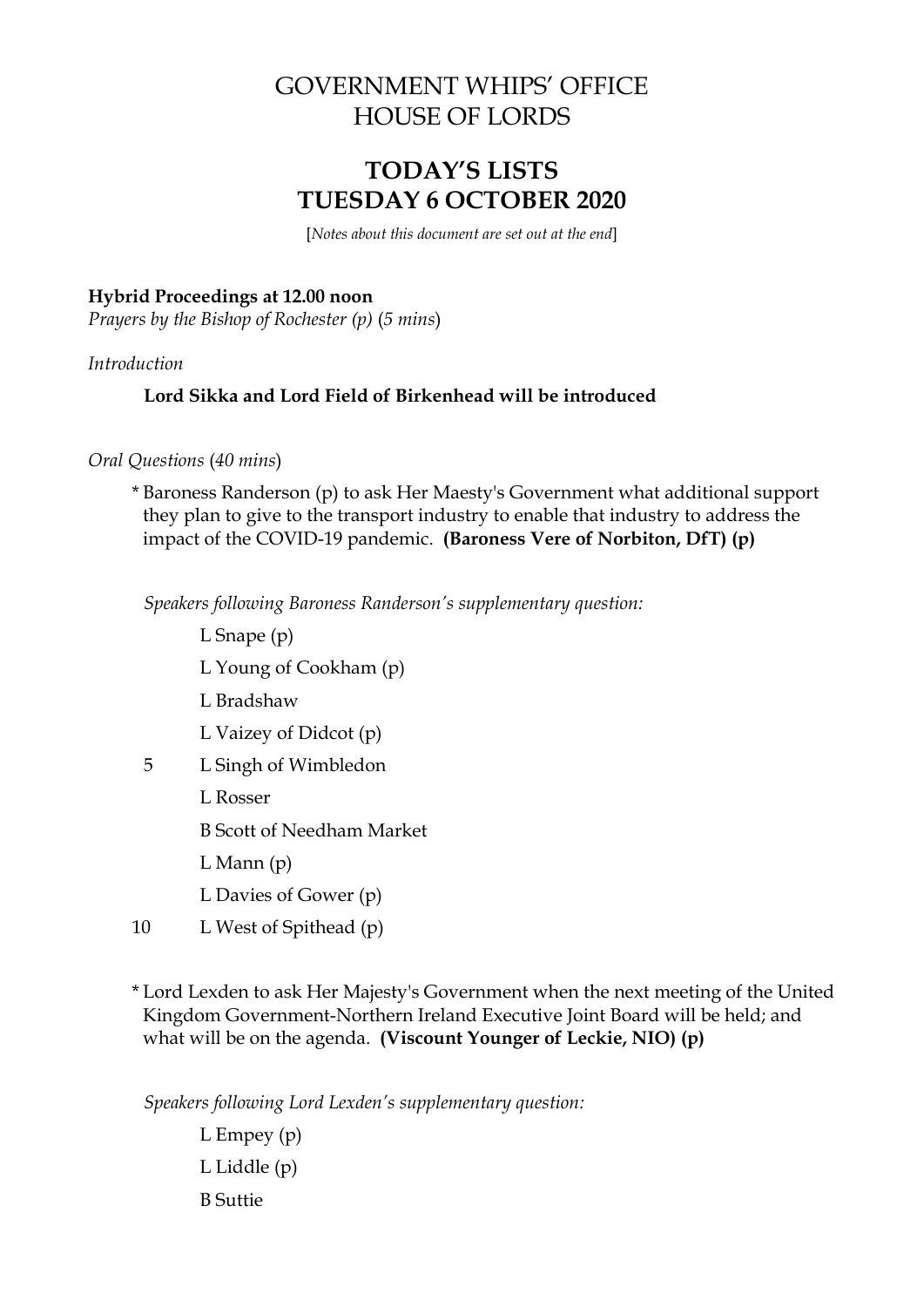L Dubs

5 B Neville-Rolfe (p)

L Foulkes of Cumnock (p)

L Caine (p)

B Smith of Basildon (p)

L McCrea of Magherafelt and Cookstown (p)

\* Lord Duncan of Springbank (p) to ask Her Majesty's Government what progress they have made in the delivery of payments to victims of the Troubles in Northern Ireland. **(Viscount Younger of Leckie, NIO) (p)**

*Speakers following Lord Duncan of Springbank's supplementary question:*

- L Cormack (p)
- L Loomba (p)
- B Smith of Basildon (p)
- L Bruce of Bennachie
- 5 B Bennett of Manor Castle
	- L Blencathra (p)
	- B Kennedy of Cradley

\* Baroness Boycott to ask Her Majesty's Government what progress they have made towards identifying sponsors for COP26; and what criteria are used in the appointment of any such sponsors. **(Lord Callanan, BEIS) (p)**

*Speakers following Baroness Boycott's supplementary question:*

B Blackstone (p)

L Oates (p)

L Suri

- L St John of Bletso (p)
- 5 L Grantchester (p)
	- Bp Rochester (p)
		- L Randall of Uxbridge
		- V Waverley
		- B Goudie
- 10 B Jones of Moulsecoomb (p)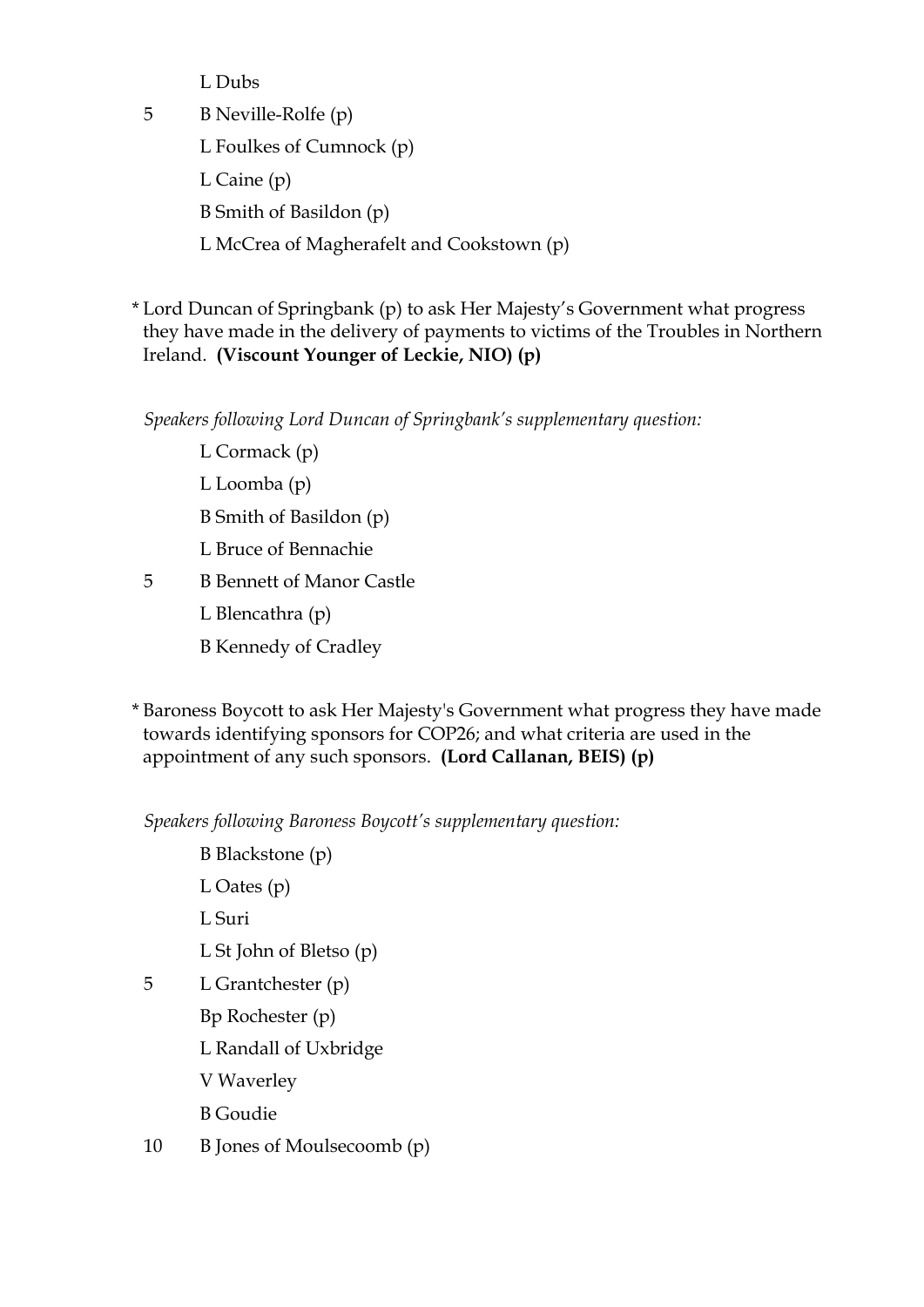## *Private Notice Question at 1:00pm*

\* Lord Arbuthnot of Edrom to ask Her Majesty's Government, in the light of decisions by Criminal Cases Review Commission and the Post Office, what is their response to the 44 Post Office Prosecutions. **(Lord Callanan, BEIS) (p)**

*Speakers following Lord Arbuthnot of Edrom's supplementary question:*

- L Harris of Haringey
- L Dholakia (p)
- L Stevenson of Balmacara
- B Ludford
- 5 B Ritchie of Downpatrick
	- L Foulkes of Cumnock (p)

## *Main Business*

*At a convenient point after 1:15pm*

**Health Protection (Coronavirus, Restrictions) (No. 2) (England) (Amendment) (No. 4) Regulations 2020 – motion to approve – Lord Bethell (p)** *(time limited to 1½ hours)*

• **regret motion – Lord Lamont of Lerwick (p)**

*Speakers*:

- L Bethell (p) L Lamont of Lerwick (p) L Hunt of Kings Heath (p) B Barker (p) 5 L Bilimoria Bp Rochester (p) L McColl of Dulwich B Donaghy
	- B Walmsley
- 10 V Waverley
	- L Lipsey
	- L Robathan (p)
	- B Mallalieu
	- L Bourne of Aberystwyth
- 15 B Wheatcroft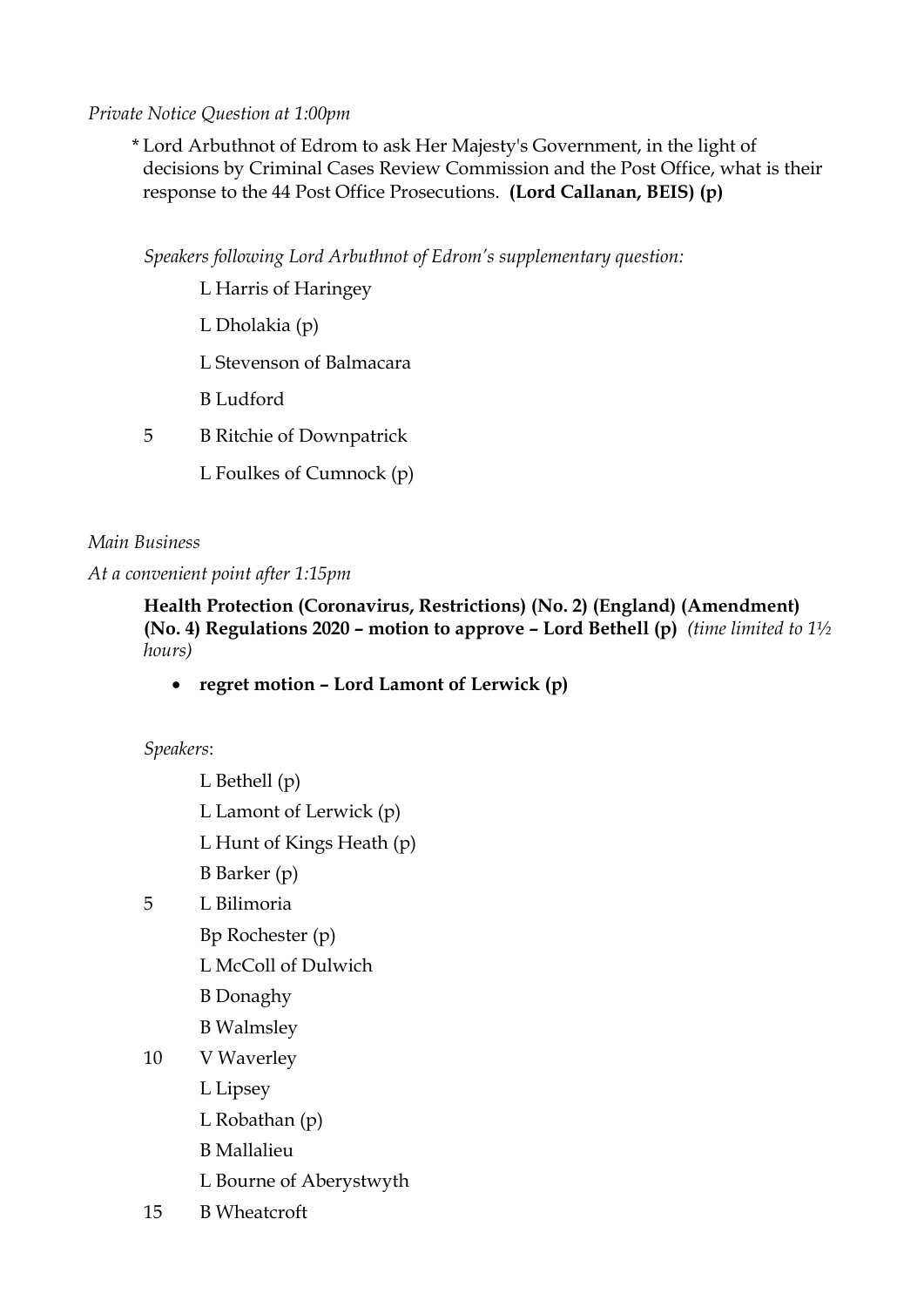- L Wood of Anfield (p) L Cormack (p) L Liddle (p) B Neville-Rolfe (p) 20 L Bhatia B Massey of Darwen B Noakes (p)
	- B Uddin (p)
	- L Hutton of Furness (p)

 $25$  L Dobbs  $(p)$ 

L Beith (p) B Thornton L Bethell (p) L Lamont of Lerwick (p)

*Except for Lord Bethell (opening 8 mins, closing 10 mins), Lord Lamont of Lerwick (8 mins), Lord Beith (6 mins) and Baroness Thornton (6 mins), all speeches are limited to 2 minutes* 

# *At a convenient point after 2:45pm*

**Debt Respite Scheme (Breathing Space Moratorium and Mental Health Crisis Moratorium) (England and Wales) Regulations 2020 – motion to approve – Lord Agnew of Oulton.** *(Time limited to 1½ hours)*

*Speakers*:

L Agnew of Oulton (p) L Blunkett (p) Bp Rochester (p) L Kirkhope of Harrogate

B Janke L Tunnicliffe L Agnew of Oulton (p)

*Except for Lord Agnew of Oulton (opening 8 mins, closing 10 mins), all speeches are limited to 8 minutes*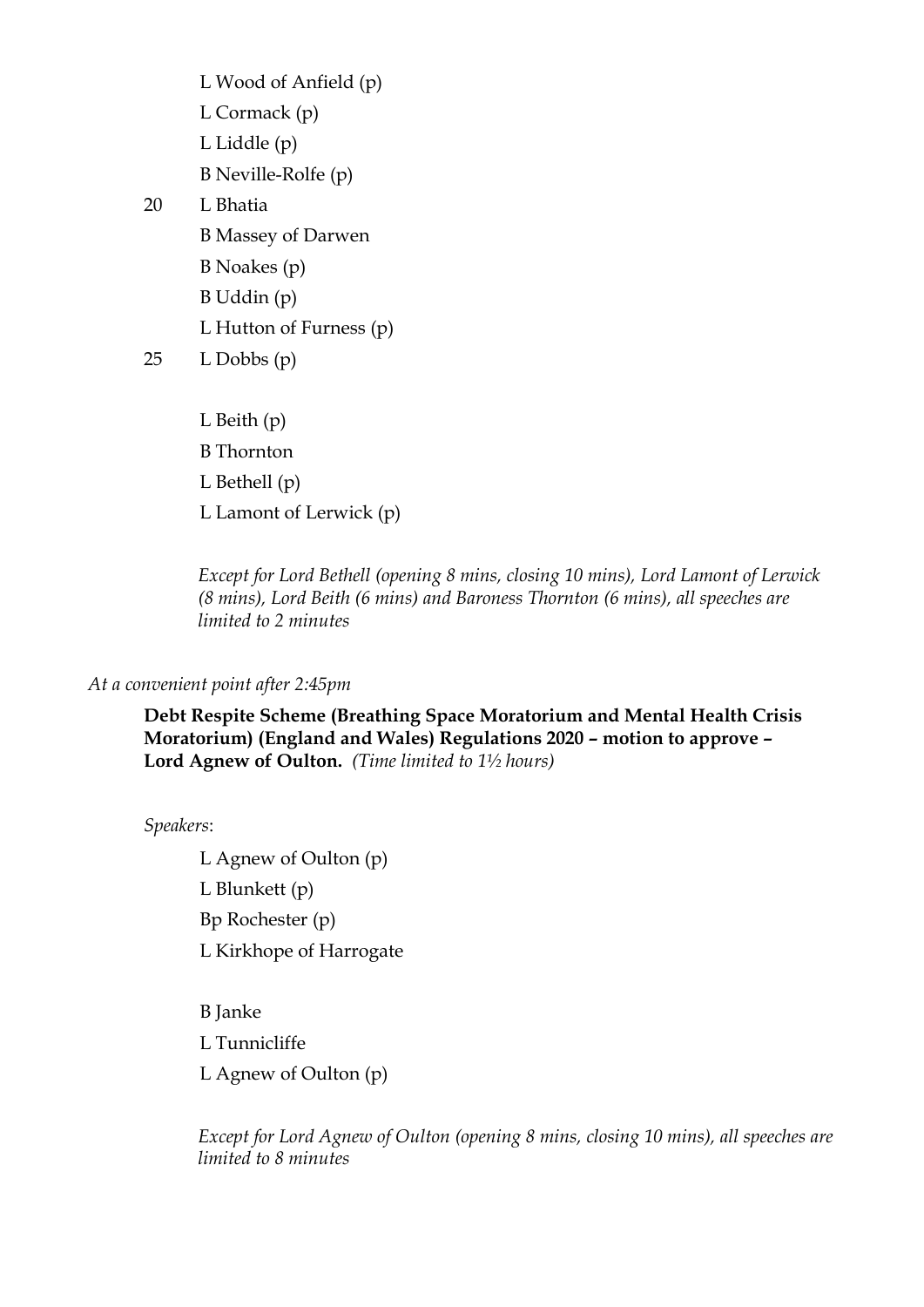*At a convenient point after 4:00pm*

## **Immigration and Social Security Co-ordination Bill – Report – Baroness Williams of Trafford (p)**

*Target for the day: To complete Report stage*

Grouping of amendments:

24 *25, 26 – already debated* 27 27A 28 29 *30, 31 – already debated*  32, 32A, 33

*`Oral Statement at a convenient time after 7:00pm*

### **Lord Bethell (p) will answer questions on the ''Covid-19 Update' statement**

*Frontbench speakers (20 minutes)*:

B Thornton

B Barker (p)

*Backbench speakers (30 minutes)*:

L Craig of Radley

B Rawlings

B Clark of Kilwinning (p)

L Farmer (p)

5 B Armstrong of Hill Top

L Hamilton of Epsom (p)

B Donaghy

L Robathan (p)

B Bennett of Manor Castle

10 L Rooker

L Balfe (p)

L Mackenzie of Framwellgate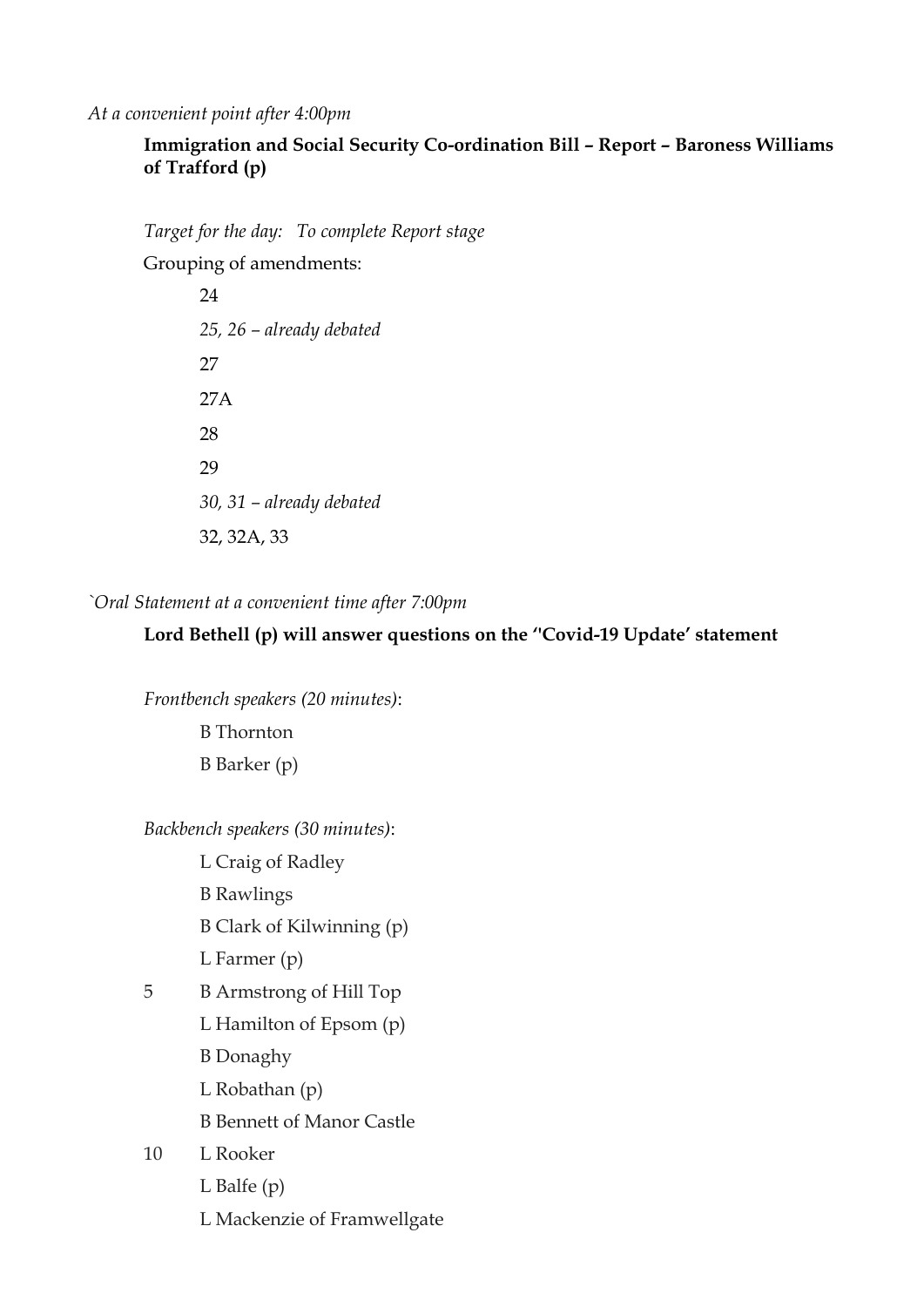L Hunt of Kings Heath

#### *Oral Statement at a convenient time after 7:50pm*

### **Baroness Berridge (p) will answer questions on the 'Lifetime Skills Guarantee and Post-16 Education' statement**

*Frontbench speakers (20 minutes)*:

L Watson of Invergowrie

L Storey (p)

#### *Backbench speakers (20 minutes)*:

- L Baker of Dorking (p)
- B Prashar
- Bp Winchester
- L Knight of Weymouth
- 5 B Garden of Frognal (p)
	- L Empey (p)
	- B Wyld (p)
	- B Whitaker (p)
	- L Aberdare
- 10  $L$  Lilley (p)
	- B Bennett of Manor Castle
	- B Warsi (p)
	- L Curry of Kirkharle
	- B Wheatcroft
- 15 L Willetts L Lucas

#### *Estimated rising time*

The House may sit late.

### **Business in Grand Committee in Room 2A at 2.30pm**

### **Trade Bill – Committee (day 3) – Lord Grimstone of Boscobel (p)**

*Target for the day: To complete the debate on the group beginning with amendment 39*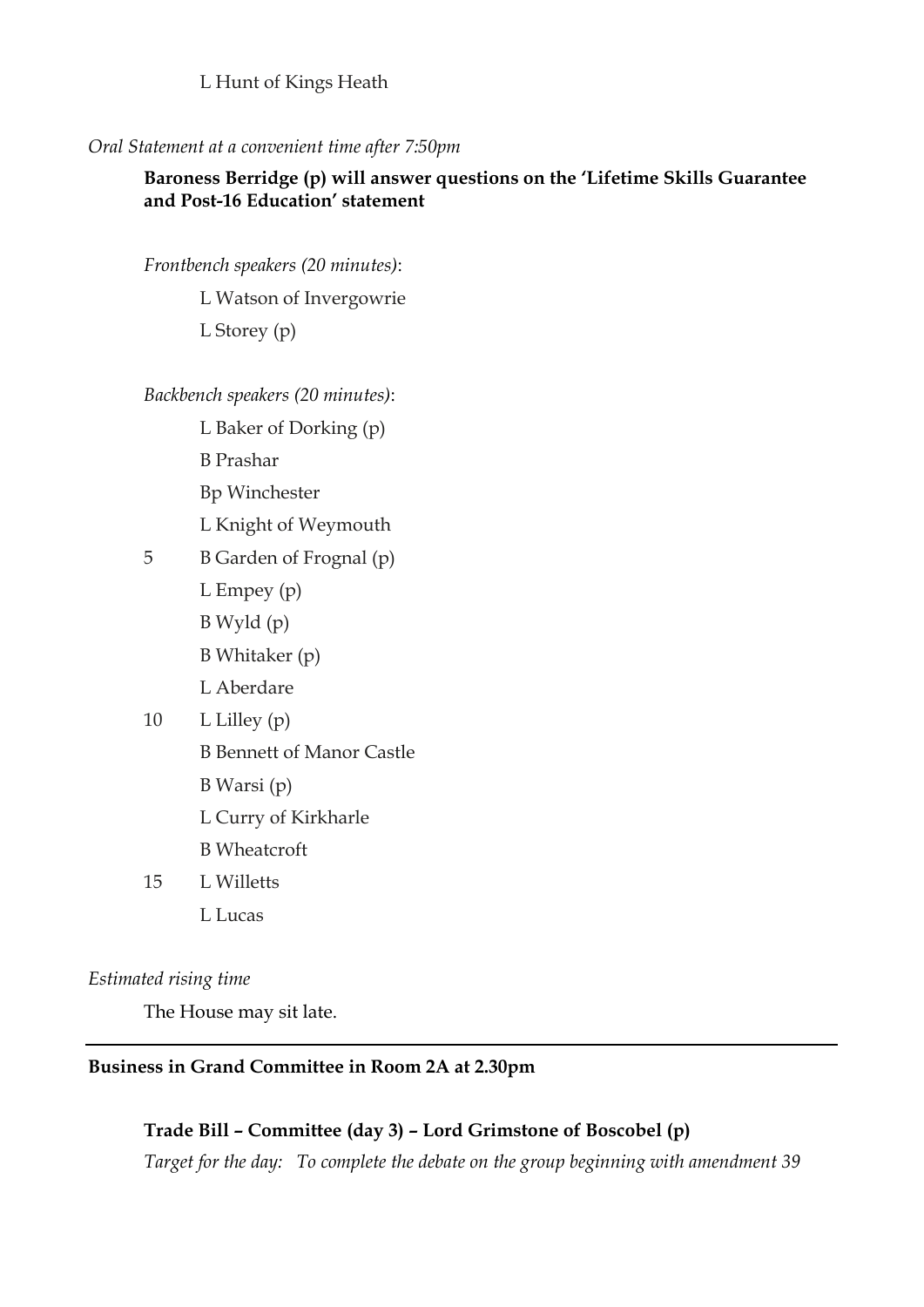Grouping of amendments:

17, 43, 44, 52, 91, 94 *18, 19 – already debated 21, 22 – already debated* 20, 23, 24, 25, 56, 67, 74 26, 27, 31, 50, 61, 62, 76, 99 28, 29, 30, 32 *33, 34 - already debated* 35, 36, 37, 38, 41, 47, 53, 57, 63, 98 39, 97 *40 - already debated* 42 *45 - already debated* 46 48 49 *51 - already debated* 54, 55 58, 59, 60 64 65, 82 66 68 *69 - already debated* 70 71, 72 *73 - already debated 75 - already debated* 77 78, 79, 105, 104, 104A, 108A, 114 80 81, 83, 106, 107, 108, 109, 110, 111, 112, 113 84, 85, 87, 88 85A, 89A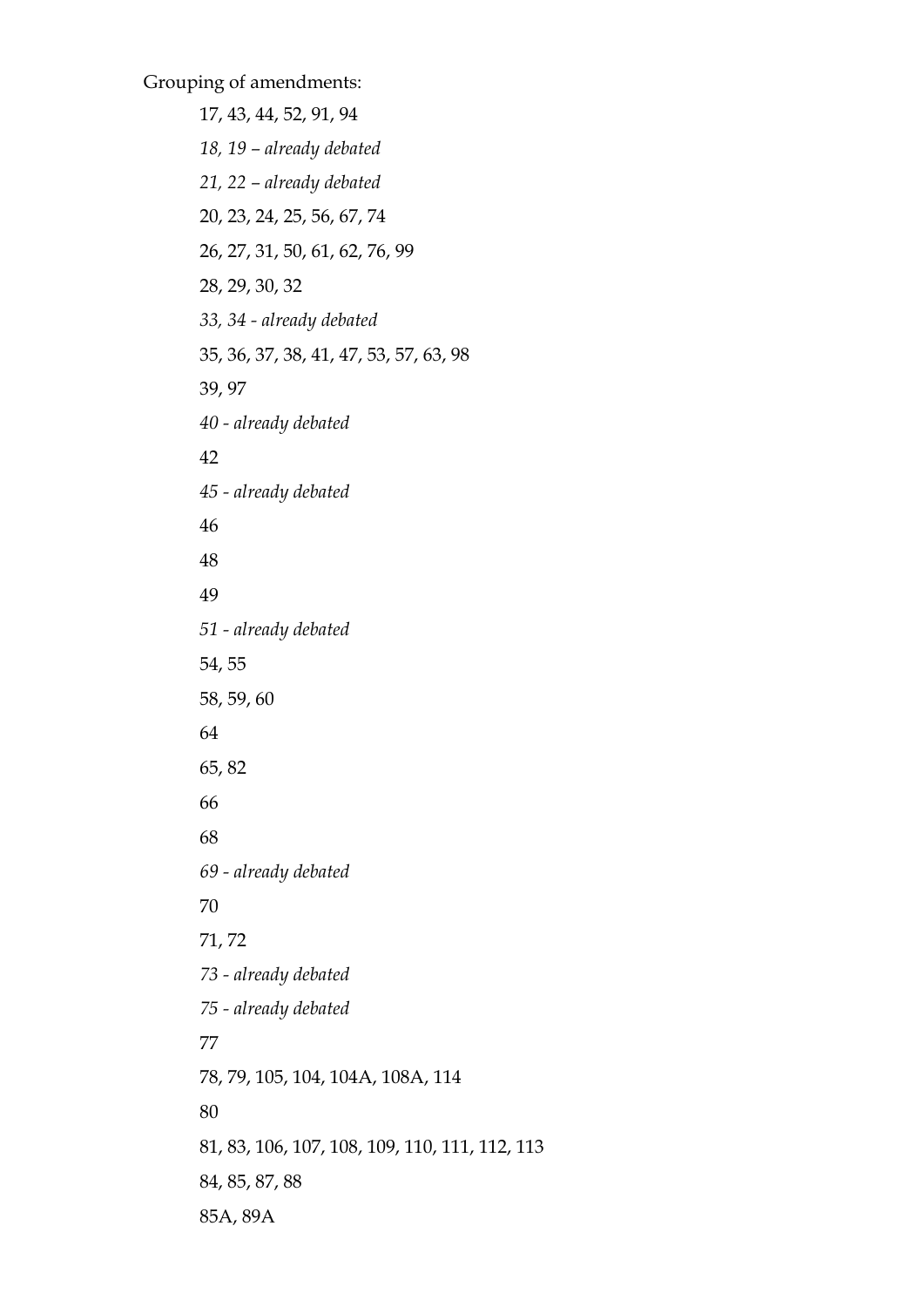g86, 89, g90, g96 92 93 95 *100, 101, 102, 103 - already debated* 

#### *Estimated Rising Time*

The Grand Committee is expected to rise at 7:30pm.

*Notes:*

- *This document sets out the matters for the day's business which the Government Whips' Office coordinates: Speakers' Lists (Companion 4.26), ministerial statements (Companion 6.02) and the grouping of amendments (Companion 8.70).*
- *Time estimates are best endeavours: there is no certainty other than for formally time-limited business. It is the duty of individual members to observe the rules on attendance at debate (Companion 4.32) and, in particular, to ensure that they are present for the start of business in which they wish to take part.*
- *The number of sessions shown for a stage of a bill represents the Government's assessment of reasonable time given the balance of bills and remaining days to the likely end of the session. Progress remains in the hands of the House. Report stage is usually half the length of Committee.*
- *The grouping of amendments is informal. Although every effort is made to secure agreement to groupings, any peer may speak to an amendment in its place on the Marshalled List. "g" before an amendment indicates a Government amendment.*
- *Speaking in debates (Companion 4.34): A member of the House who is taking part in a debate (including general debates and debates on amendments or motions) should attend the start, end and greater part of that debate. In addition, it is considered discourteous for members not to be present for at least the opening speeches, the speeches before and after their own, ad for the winding-up speeches. Ministers may decide not to answer, orally or in writing, points made by a speaker who does not stay to hear the Minister's closing speech. Members who believe that they are unlikely to be able to stay until the end of a debate should not seek to participate in it (and if the debate has a speakers' list, should remove their names from the list).*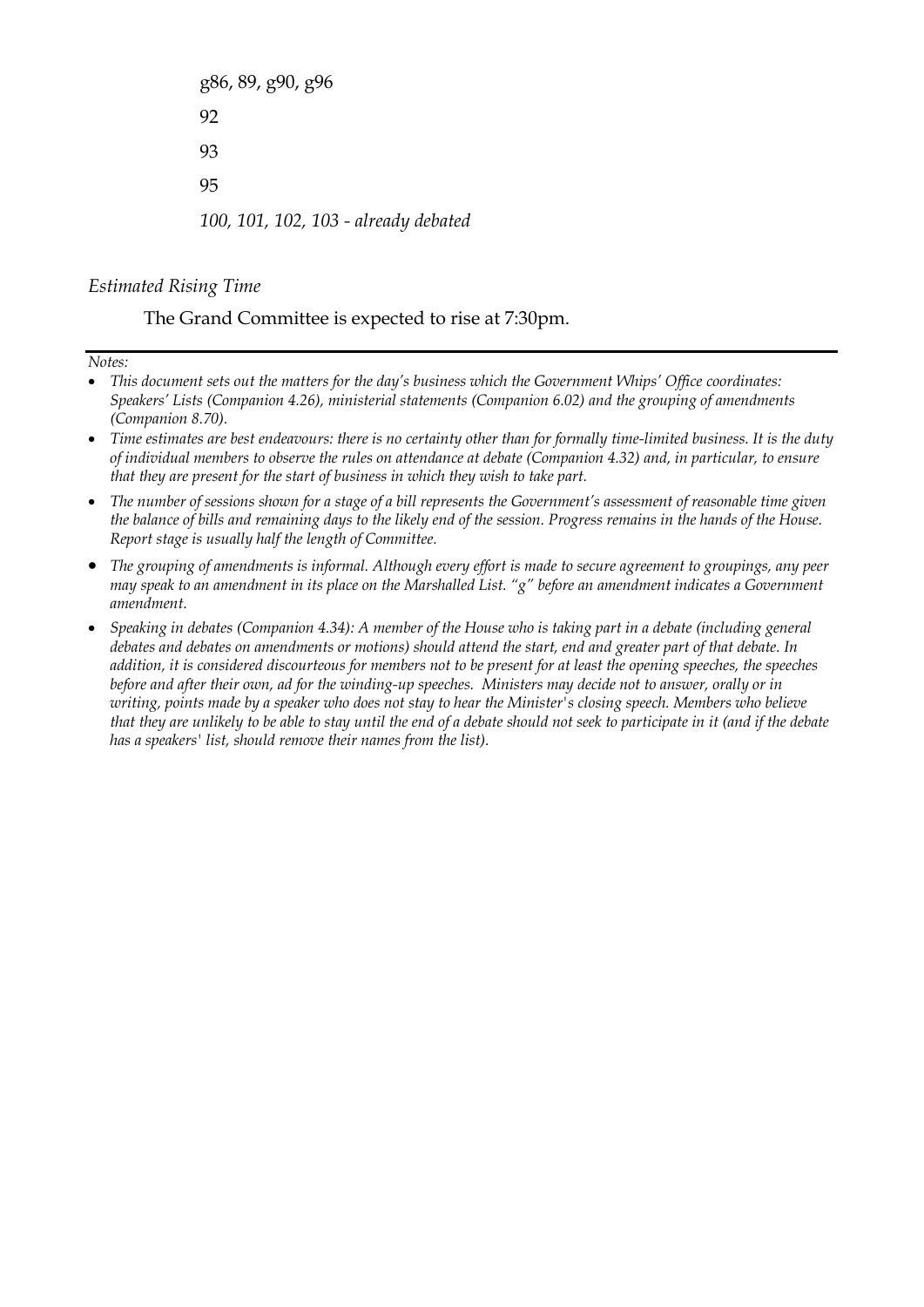## **TODAY'S LIST ANNEX (Chamber) TUESDAY 6 OCTOBER 2020**

# **Immigration and Social Security Co-ordination (EU Withdrawal) Bill Report stage speakers lists**

*Those marked with a \* are signatories of the lead amendment*

#### *Amendment: 24*

B Bennett of Manor Castle B Lister of Burtersett (p) B Smith of Newnham B Neville-Rolfe (p)

B Hamwee (p)

L Rosser

L Parkinson of Whitley Bay (p)

B Bennett of Manor Castle

#### *Amendment: 27*

L McColl of Dulwich\* L Alton of Liverpool (p)\* L Morrow *L Randall of Uxbridge (withdrawn)* B Bennett of Manor Castle *L Naseby (p) (withdrawn)*

B Hamwee (p)\* L Kennedy of Southwark (p)\* L Parkinson of Whitley Bay (p) L McColl of Dulwich

*Amendment: 27A*

B Hamwee (p)\* B Whitaker (p)\* B Ludford (p)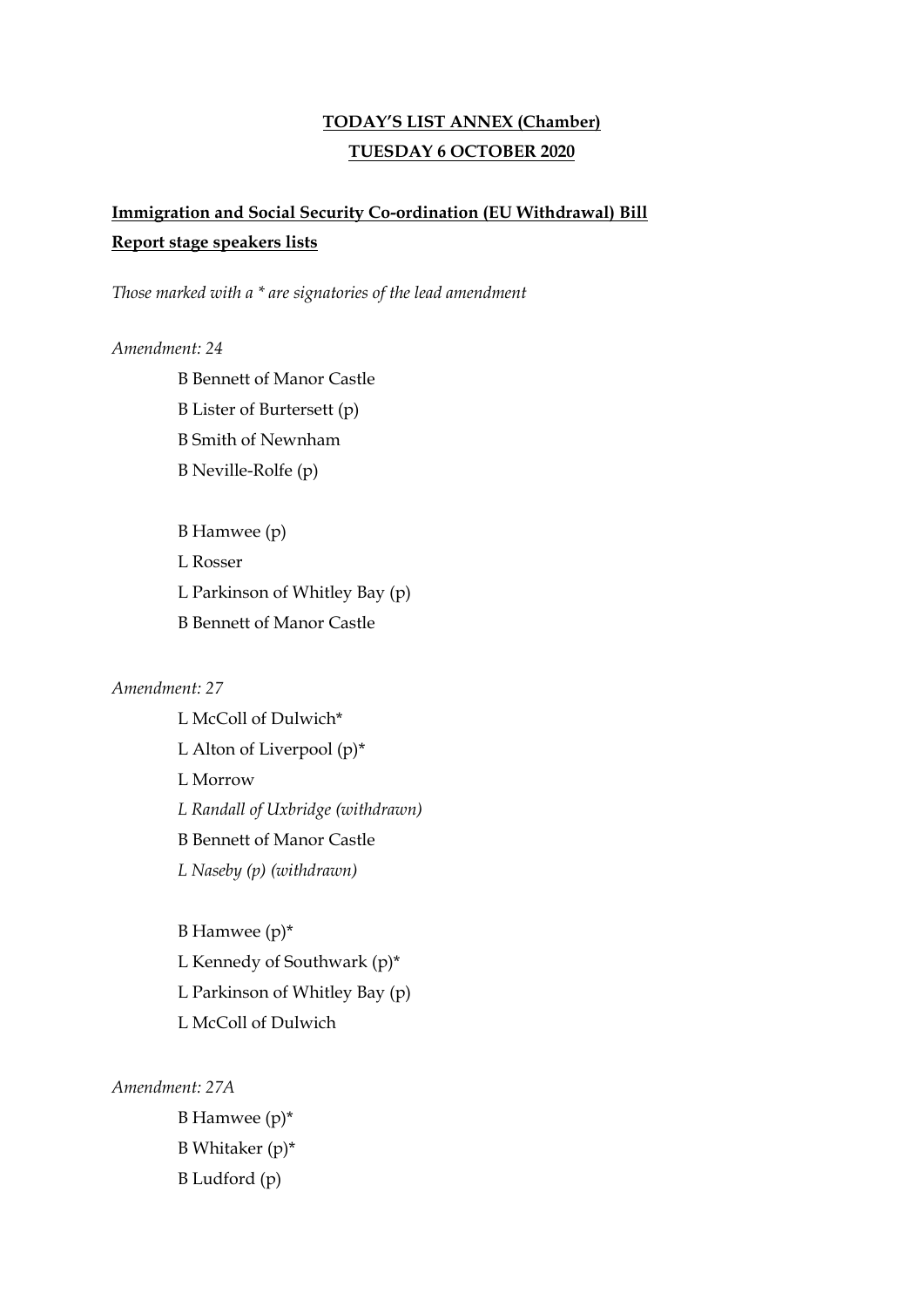L Rosser B Williams of Trafford (p) B Hamwee (p)

### *Amendment: 28*

L Flight\* L Naseby (p)

B Hamwee (p)\* B Sherlock B Stedman-Scott (p) L Flight

### *Amendment: 29*

B Sherlock

B Ludford (p) B Stedman-Scott (p) B Sherlock

*Amendment: 32, g32A, 33* L Pannick\* L Beith  $(p)^*$ 

> B Hamwee (p) L Rosser\* B Williams of Trafford (p) L Pannick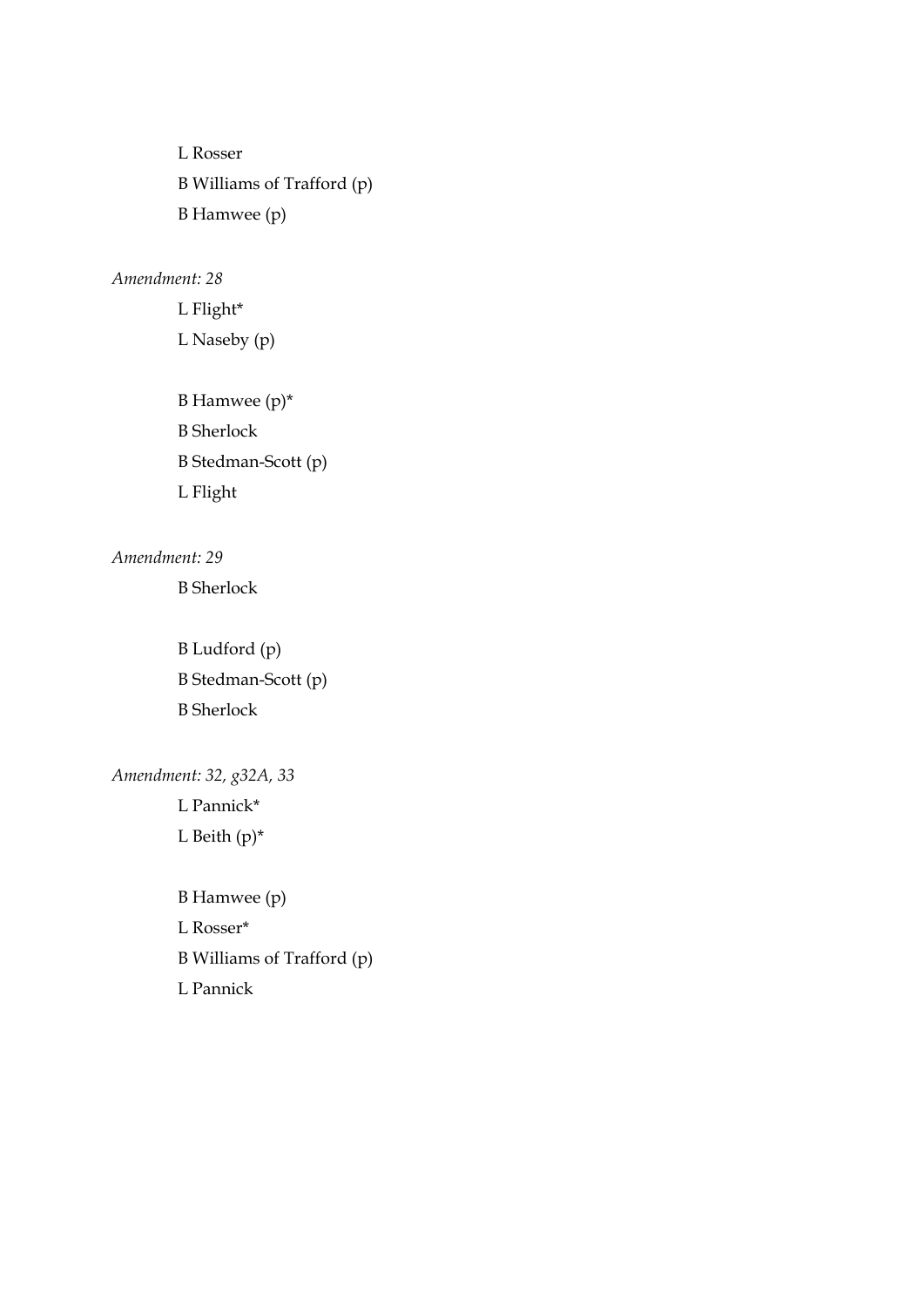Immigration Bill Participants list: Minister: Baroness Williams of Trafford (p), Baroness Stedman-Scott (p) Whips: Lord Parkinson of Whitley Bay (p)

Lord Alton of Liverpool (p) Lord Beith (p) Baroness Bennett of Manor Castle Lord Flight Baroness Hamwee (p) Lord Kennedy of Southwark (p) Baroness Lister of Burtersett (p) Baroness Ludford (p) Lord McColl of Dulwich Lord Morrow

*Lord Naseby (p) (withdrawn)* Baroness Neville-Rolfe (p) Lord Paddick (p) Lord Ramsbotham *Lord Randall of Uxbridge (withdrawn)* Lord Rosser Baroness Sherlock Baroness Smith of Newnham Baroness Whitaker (p)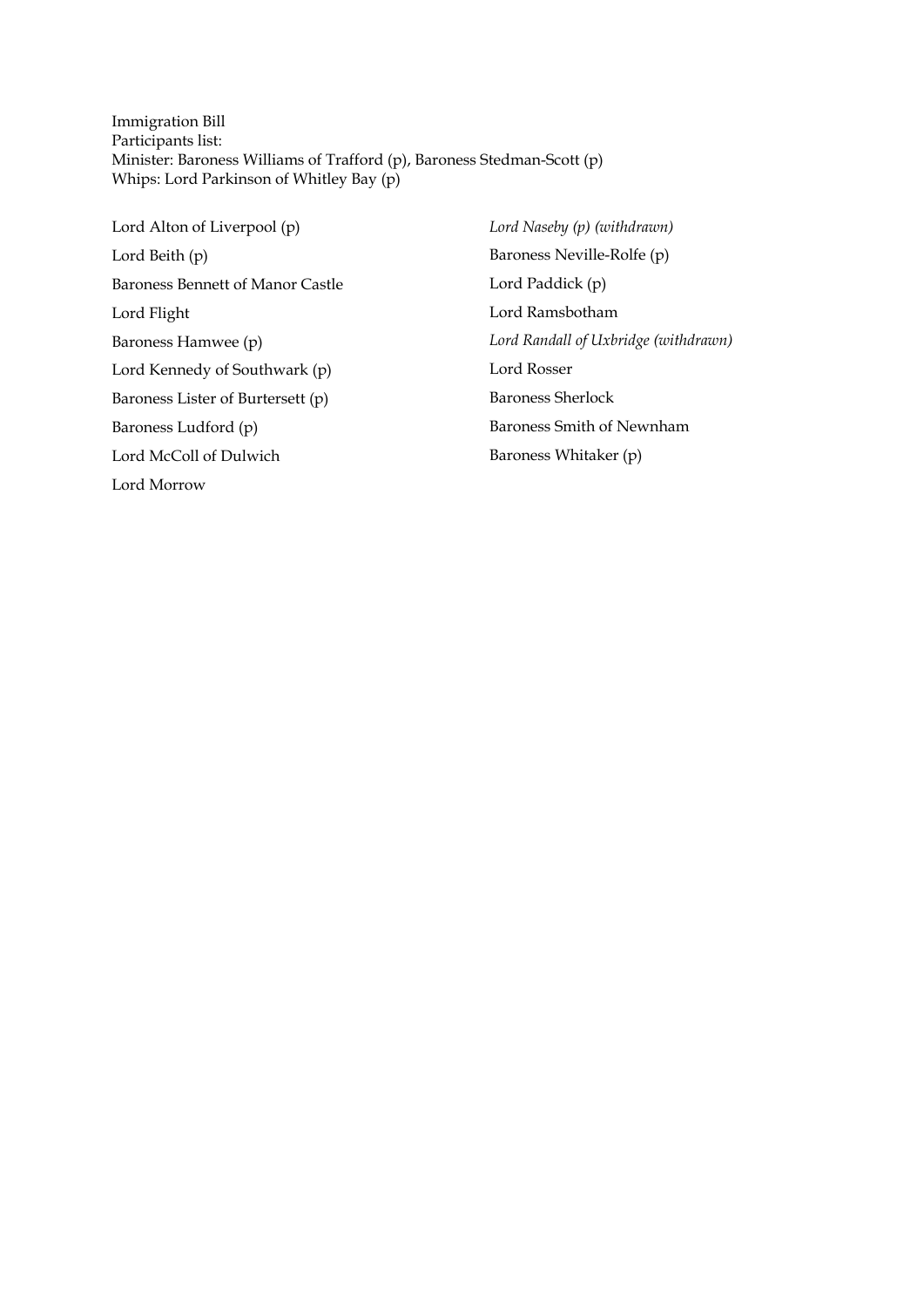# **TODAY'S LIST ANNEX (Grand Committee) TUESDAY 6 OCTOBER 2020**

#### **Trade Bill**

#### **Committee stage (day three) speakers lists**

*Those marked with a \* are signatories of the lead amendment*

*Amendment: 17, 43, 44, 52, 91, 94- debate adjourned*

L Hendy\* L Hain\* B Blower\* B Kramer B Chakrabarti\* L Lansley (p) L Judd B McIntosh of Pickering (p) B Bennett of Manor Castle E Caithness (p)

L Purvis of Tweed (p) L Stevenson of Balmacara L Grimstone of Boscobel (p) L Hendy

*Amendment: 20, 23, 24, 25, 56, 67, 74*

L Grantchester (p)\* B Bennett of Manor Castle\* B Kramer L Rooker\* B McIntosh of Pickering (p) B Henig (p) B Ritchie of Downpatrick B Jones of Moulsecoomb (p) B Noakes (p) Bp St Albans L Inglewood L Wigley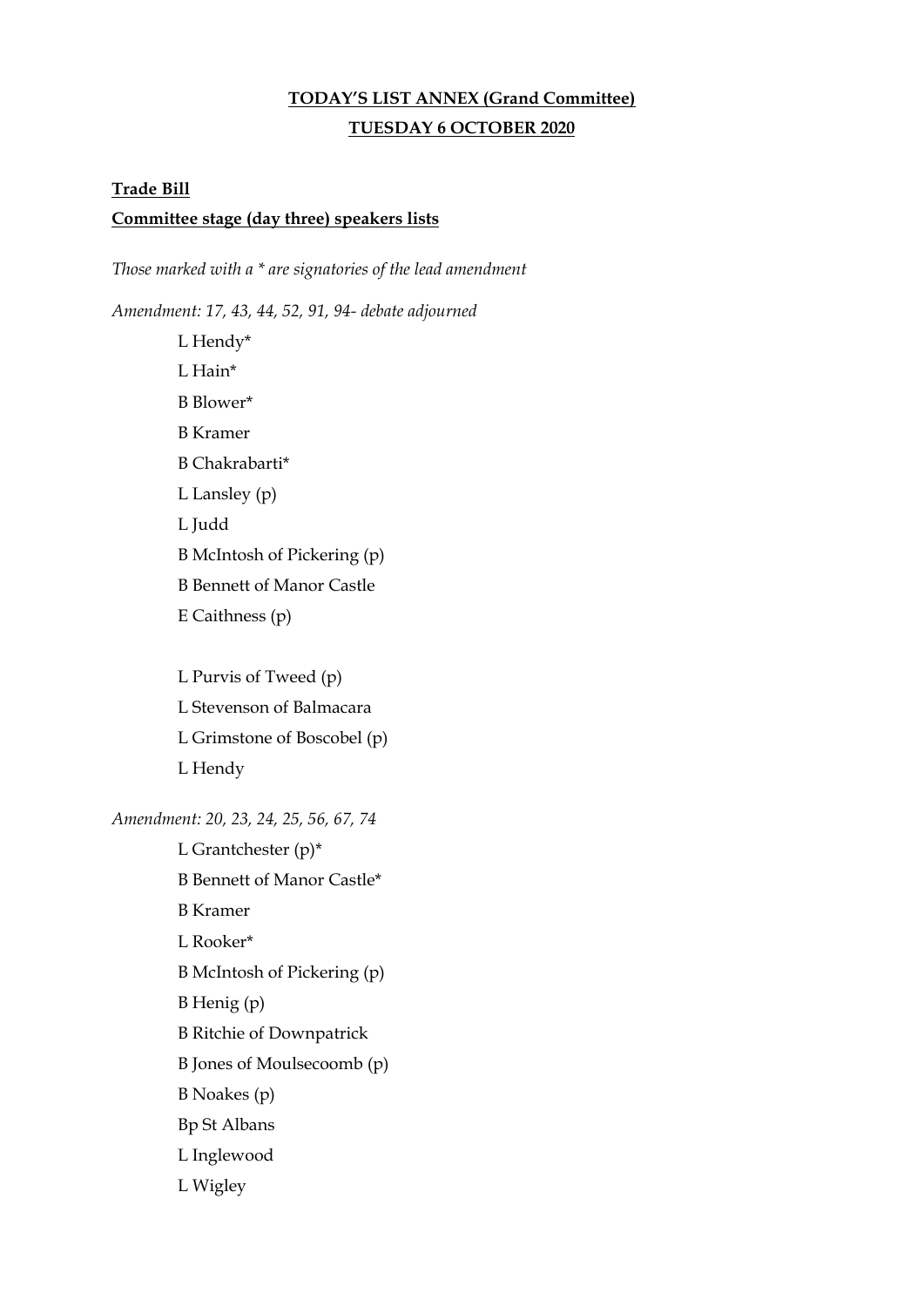E Caithness (p) B Ritchie of Downpatrick L Judd L Beith

L Purvis of Tweed (p) L Grimstone of Boscobel (p)

L Grantchester (p)

V Trenchard (p)

#### *Amendment: 26, 27, 31, 50, 61,62, 76, 99*

L Stevenson of Balmacara\* B Humphreys B Finlay of Llandaff\* (p) L Wigley\* B McIntosh of Pickering (p)\* B Suttie B Bennett of Manor Castle B Ritchie of Downpatrick B Altmann (p) L Hain L Hope of Craighead B Neville-Rolfe (p)

L Bruce of Bennachie V Younger of Leckie (p) L Stevenson of Balmacara

#### *Amendment: 28, 29, 30, 32*

L Purvis of Tweed (p)\* B McIntosh of Pickering (p) B Kramer\* L Rooker

L Bassam of Brighton\* L Grimstone of Boscobel (p) L Purvis of Tweed (p)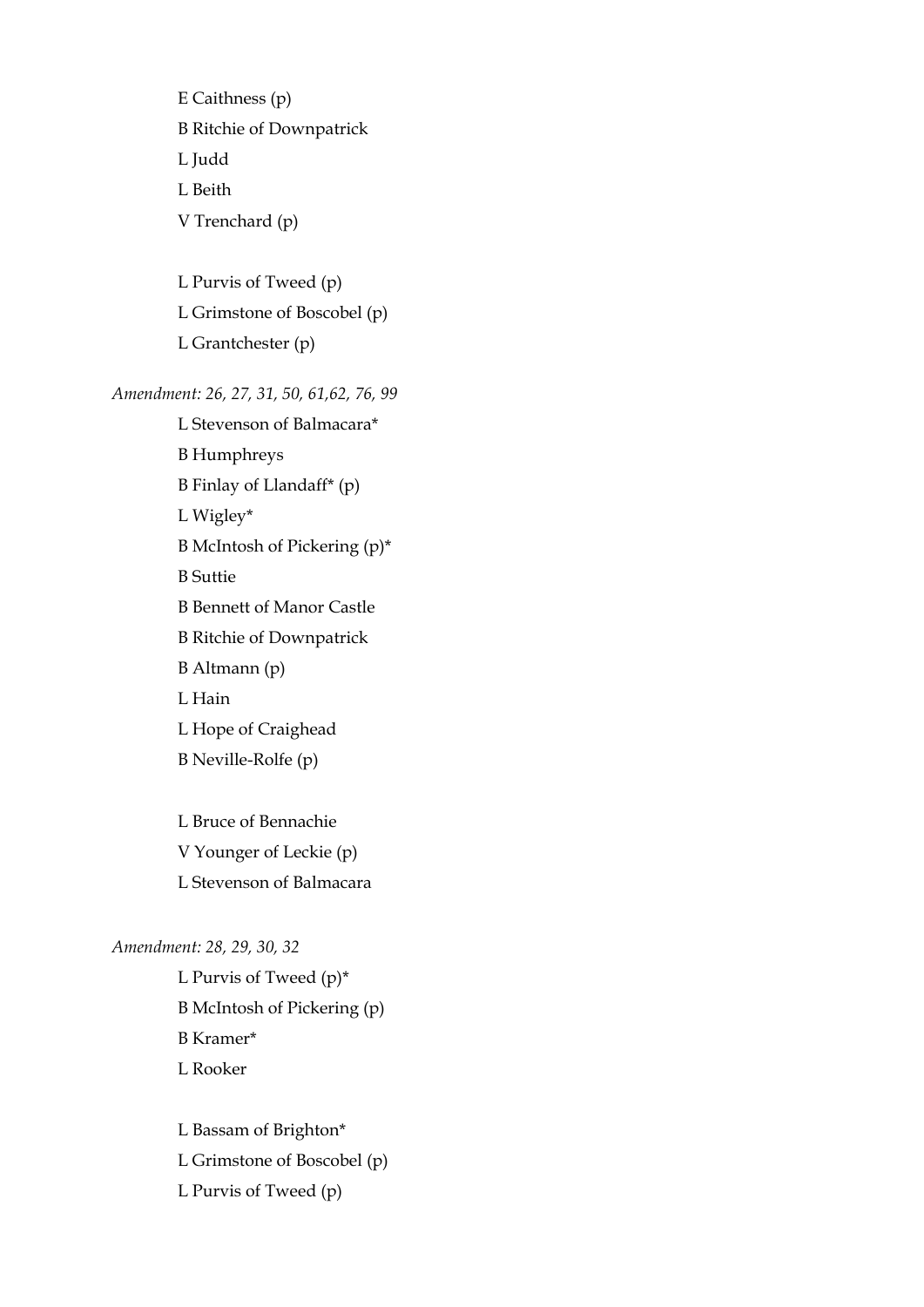*Amendment: 35, 36, 37, 38, 41, 47, 53, 57, 63, 98* L Purvis of Tweed (p)\* B McIntosh of Pickering (p) B Finlay of Llandaff (p) L Lansley (p) B Jones of Moulsecoomb (p) B Smith of Newnham B Noakes (p) L Goldmsith L McNally (p) B Fairhead (p) B Neville-Rolfe (p)

> L Stevenson of Balmacara L Grimstone of Boscobel (p) L Purvis of Tweed (p)

#### *Amendment: 39, 97*

L Purvis of Tweed (p)\* L McConnell of Glenscorrodale\* B Sheehan\* B Bennett of Manor Castle L Judd L Chidgey L Harries of Pentregarth B Northover B McIntosh of Pickering (p) Bp St Albans L Grantchester (p)

V Younger of Leckie (p) L Purvis of Tweed (p)